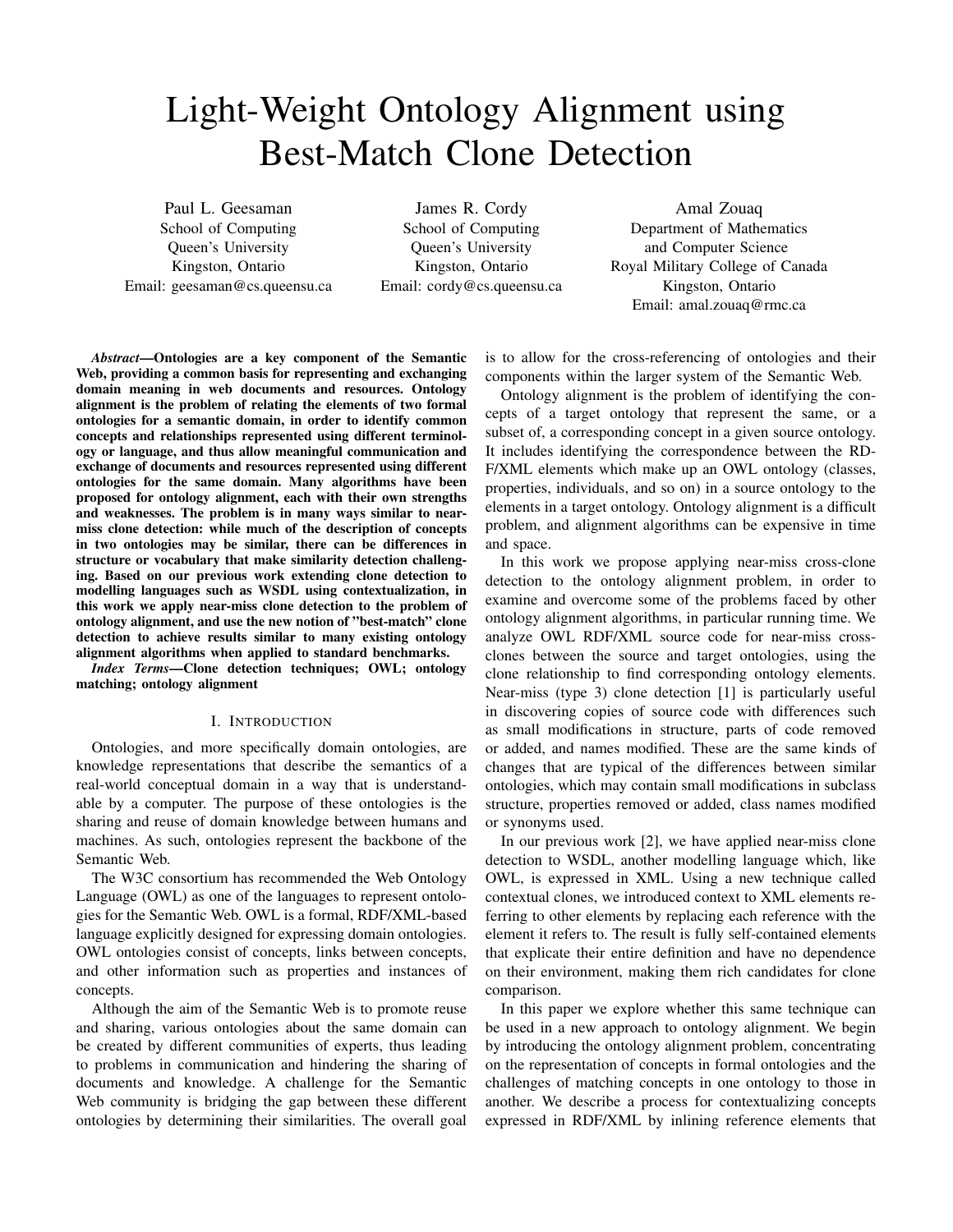```
\leftarrow - A class \leftarrow<owl:Class rdf:ID="Monograph">
  <rdfs:subClassOf rdf:resource="#Book" />
  <rdfs:subClassOf>
    <owl:Restriction>
  <owl:onProperty rdf:resource="#chapters" />
  <owl:allValuesFrom rdf:resource="#Chapter"/>
    </owl:Restriction>
  </rdfs:subClassOf>
</owl:Class>
<!-- A property -->
<owl:ObjectProperty rdf:ID="chapters">
  <rdfs:domain rdf:resource="#Reference"/>
  <rdfs:range rdf:resource="#Chapter" />
</owl:ObjectProperty>
<!-- An instance -->
<Monograph rdf:about="#a108048723">
  <rdfs:label>Object-Oriented Data Modeling</rdfs:label>
  <publisher rdf:resource="#a85849488"/>
  <title>Object-Oriented Data Modeling</title>
  <date>
    <Date>
      <year rdf:datatype="&xsd;gYear">
        2000
      \langle/year>
    </Date>
  </date>
</Monograph>
```
Fig. 1: Example excerpt from an OWL ontology

refer to other elements located elsewhere in the file to produce fully expanded standalone concept descriptions for all of the concepts in each of the two ontologies to be aligned. We then apply the NICAD clone detector [1] to detect near-miss cross-clones between the two sets of contextualized concept descriptions, and using the near-miss clones of a concept in the first ontology from the second ontology as proposed concept alignments. We tune this process by varying the near-miss threshold to optimize precision and recall with respect to the gold standard answers for a standard set of ontology alignment challenge problems. Finally, we show how to increase precision by considering only the best-match clones, those with the highest similarity, as the proposed alignments.

#### II. ONTOLOGY ALIGNMENT

In this section we introduce the characteristics of formal ontologies, the OWL language and the ontology alignment process.

# *A. Formal Ontologies*

An OWL ontology includes descriptions of classes, properties and their instances. Classes describe concepts, the main building block of an ontology. They are generally organized in a hierarchy through the *subClassOf* statement. Classes have properties that describe them. Properties can be either object properties or data types properties. Properties may have a hierarchy through the *subPropertyOf* statement. Finally, classes can have instances, which are members of the classes.

Figure 1 shows an excerpt from an OWL ontology in the dataset introduced later in this paper, showing an example of a class, a property, and an instance in the OWL XML representation.

```
<map>
  <sub>cell</sub></sub>
    <entity1 rdf:resource="sourceOntology;MastersThesis"/>
    <entity2 rdf:resource="targetOntology;MScThesis"/>
    <measure rdf:datatype="XMLSchema;float">1.0</measure>
    <relation>=</relation>
  </Cell></map>
```
#### Fig. 2: Example ontology alignment

## *B. Alignment Process*

The ontology alignment process is done with a source and target ontology. Both ontologies are given to the alignment tool, and a proposed alignment is provided as output. The tool's alignment can then be compared to a reference alignment for the sake of evaluation.

Figure 2 shows an example reference alignment for concepts from two similar ontologies, taken from the gold standard which we explain in greater detail in Section V-A. In this example, the concept *MastersThesis* from the source ontology should be aligned with *MScThesis* from the target ontology. The alignment has an exact correspondence between the entity in the source ontology and the entity in the target ontology, and they are equal. The alignment process may permit "=", " $\sqsubseteq$ ", and " $\exists$ " relations; most of the benchmark dataset's alignments are "=" relations.

## III. CONTEXTUALIZING CONCEPTS

In order to experiment with best-match clone detection on the ontology alignment problem, we began our experimentation with alignment of OWL classes. Once we have implemented and tuned our alignment successfully for classes, we will apply the same process to properties and instances. In this paper, we describe our results for classes only, which represent 19% of the gold standard's entities.

A challenge in applying clone detection to the alignment problem was finding a way to meaningfully compare concept classes for clones. Using the notion of contextual clones from our previous work [2], we recursively inlined *subclassOf* references to other classes in each class definition. This means that for each concept class we build its entire concept tree, giving us a way to meaningfully compare entire classes to one another.

The most important piece of information used in this contextualization is the OWL *<rdfs:subclassOf rdf:resource=[resourceName]>* element, where *[resourceName]* refers to another element. Replacing the *subclassof* elements with their referred class elements is done recursively, resulting in a fully contextualized representation of each class in the OWL ontology.

Figure 3 shows an example of an OWL concept class element before and after contextualization.

## IV. CONCEPT CLONES

In order to use near-miss clone detection on our contextualized concept classes, we created a NICAD plug-in to parse, contextualize and extract class elements from OWL ontology files. We began with a TXL [3] grammar to parse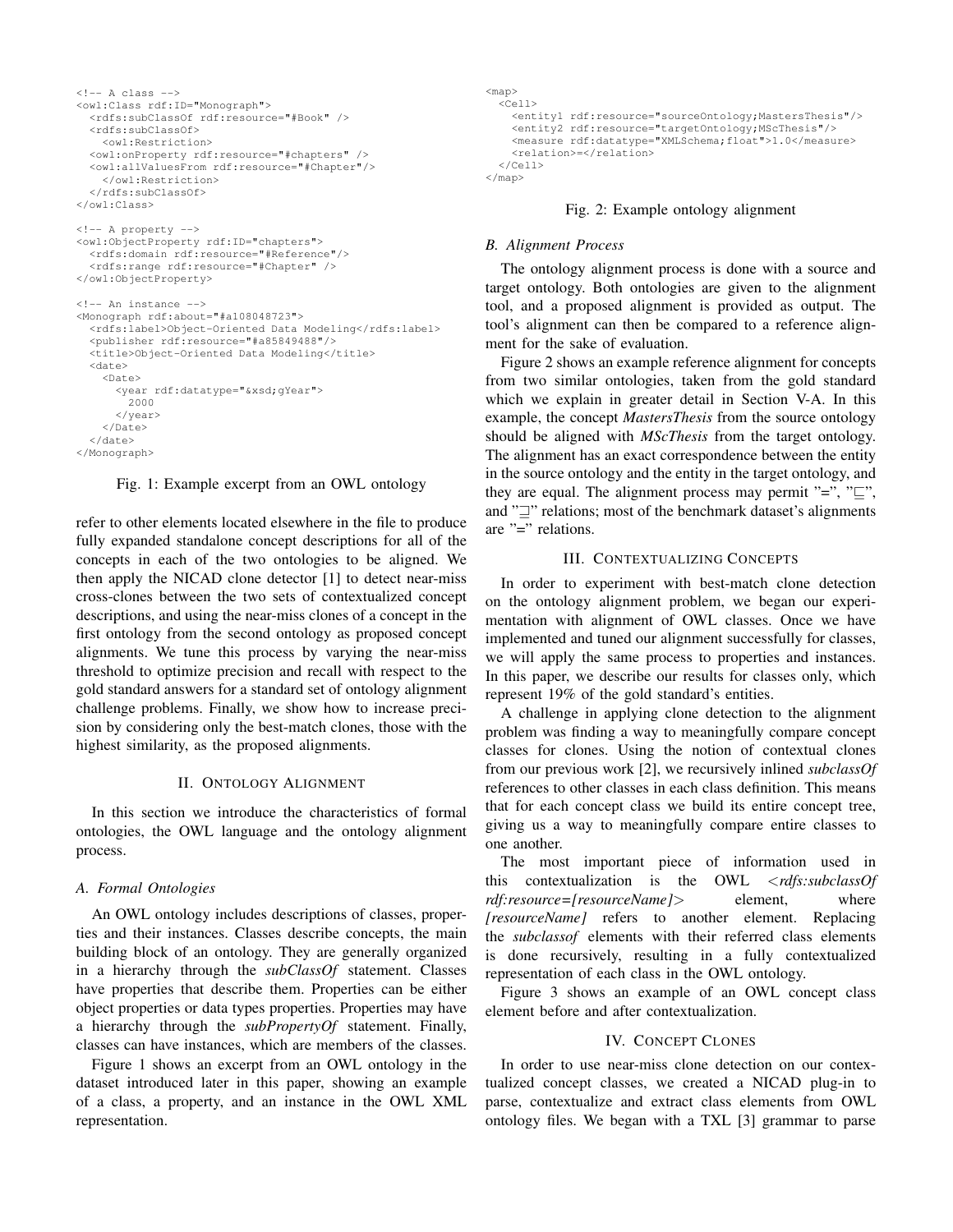```
<owl:Class rdf:ID="MastersThesis">
  <rdfs:subClassOf rdf:resource="#Academic" />
</owl:Class>
```
#### (a) Original OWL concept definition

```
<owl:Class rdf:ID="MastersThesis">
  <rdfs:subClassOf>
    <owl:Class rdf:ID="Academic">
      <rdfs:subClassOf>
        <owl:Class rdf:ID="Reference">
          <rdfs:subClassOf>
            <owl:Restriction>
              <owl:onProperty rdf:resource="#date"/>
              <owl:maxCardinality rdf:datatype=
                "&xsd;nonNegativeInteger">
                1
              </owl:maxCardinality>
            </owl:Restriction>
          </rdfs:subClassOf>
          <rdfs:subClassOf>
            <owl:Restriction>
              <owl:onProperty rdf:resource="#title"/>
              <owl:maxCardinality rdf:datatype=
                "&xsd;nonNegativeInteger">
                1
              </owl:maxCardinality>
            </owl:Restriction>
          \langle/rdfs:subClassOf>
        </owl:Class>
      </rdfs:subClassOf>
    </owl:Class>
  </rdfs:subClassOf>
</source>
```
(b) The same concept definition after contextualization

Fig. 3: Example OWL concept contextualization

OWL, adapted from the W3C OWL specification [4], and used a TXL transformation to implement reference inlining to contextualize and extract OWL concept classes in a way analogous to the contextualization and extraction of WSDL operations in our previous work [2]. Like the WSDL extractor, our NICAD plug-in for OWL also performs some minor normalization, eliminating irrelevant elements from the XML representation.

Once we had extracted the contextualized classes from a source and target ontology, we used NICAD to check for cross-clones between them. We began using NICAD's default settings, simply looking for near-miss cross-clones at the 30% near-miss threshold, and using the target ontology cross-clone relationship as the proposed alignments for each concept in the source ontology. Even in this naive default setting, some alignments were found and many tests had good recall by comparison with the gold standard, but there was far too much noise and precision was very low.

Part of the problem was that in many cases there were many good near-miss cross-clones for a concept in the source ontology. While we were hoping that the near-miss clone relationship would identify only the closest matches below the threshold, in practice there were often many of these.

By examining what was happening when an ontology was compared to itself, we realized that the match deemed correct by the gold standard was typically the cross-clone with the highest similarity (the "best match"), and that other clones found at the NICAD threshold were not as interesting. We also noticed that, by using only this highest similarity, or *best-* *match* definition, most concepts in the source ontology would yield a single match, which is ideally what we were seeking.

To implement this new best-match clone definition, we modified our process to filter NICAD results to yield only those cross-clone pairs that match at the highest similarity value, returning a single alignment for each concept in the best case, or a set of best-match alignments in the general case.

## V. AN EXPERIMENT

In order to test the efficacy of near-miss clone detection and our new best-match clone definition in practice, we designed an experiment to compare our results against an accepted benchmark at various NICAD parameter settings, in order to determine the best clone detection settings for the ontology alignment problem. While good settings for near-miss code clone detection have been explored in other work, there was no reason to believe that those would be best for this very different problem.

#### *A. The OAEI Benchmarks*

The Ontology Alignment Evaluation Initiative (OAEI) is an organization that provides datasets for evaluation of ontology alignment tools. Its goal is to improve ontology alignment techniques, and the evaluation of the techniques at conferences [5]. Since our new lightweight method is designed to compete with other ontology alignment tools, the OAEI benchmarks obviously make good examples with which to test it.

The dataset we chose for our experiment is the *biblio* dataset that was used in the OAEI's 2011 ontology alignment challenge [6]. This dataset is designed to be a comprehensive test for alignment tools, and because the 2011 competition results have been published, we could compare our results to other state-of-the-art tools. We chose the 2011 dataset before the 2012 alignment challenge results were available, and we plan to apply our technique to the 2012 dataset once we have optimized our tool.

The 2011 *biblio* dataset defines 173 entities to be matched, including 33 named classes, 24 object properties, 40 data properties, 56 named individuals, and 20 anonymous individuals. The source ontology is compared to a set of target ontologies, each of which was obtained by applying transformations to the source ontology. Every problem in the challenge has a defined gold standard alignment that can be used to evaluate the results obtained by an alignment tool.

The dataset is divided into three levels: the 100-level, 200 level, and 300-level. The 100-level tests are simple tests that have minor changes to the ontology - for example presenting the same labels in OWL Lite, a light-weight version of OWL which is a subset of OWL's syntax.

The 200-level tests have a number of different transformations performed on the data in a systematic way. The tests stack with one-another to create more difficult tests. The transformations are: entity names can be replaced with random strings, synonyms, or names are translated to different languages; classes can be expanded, or have restrictions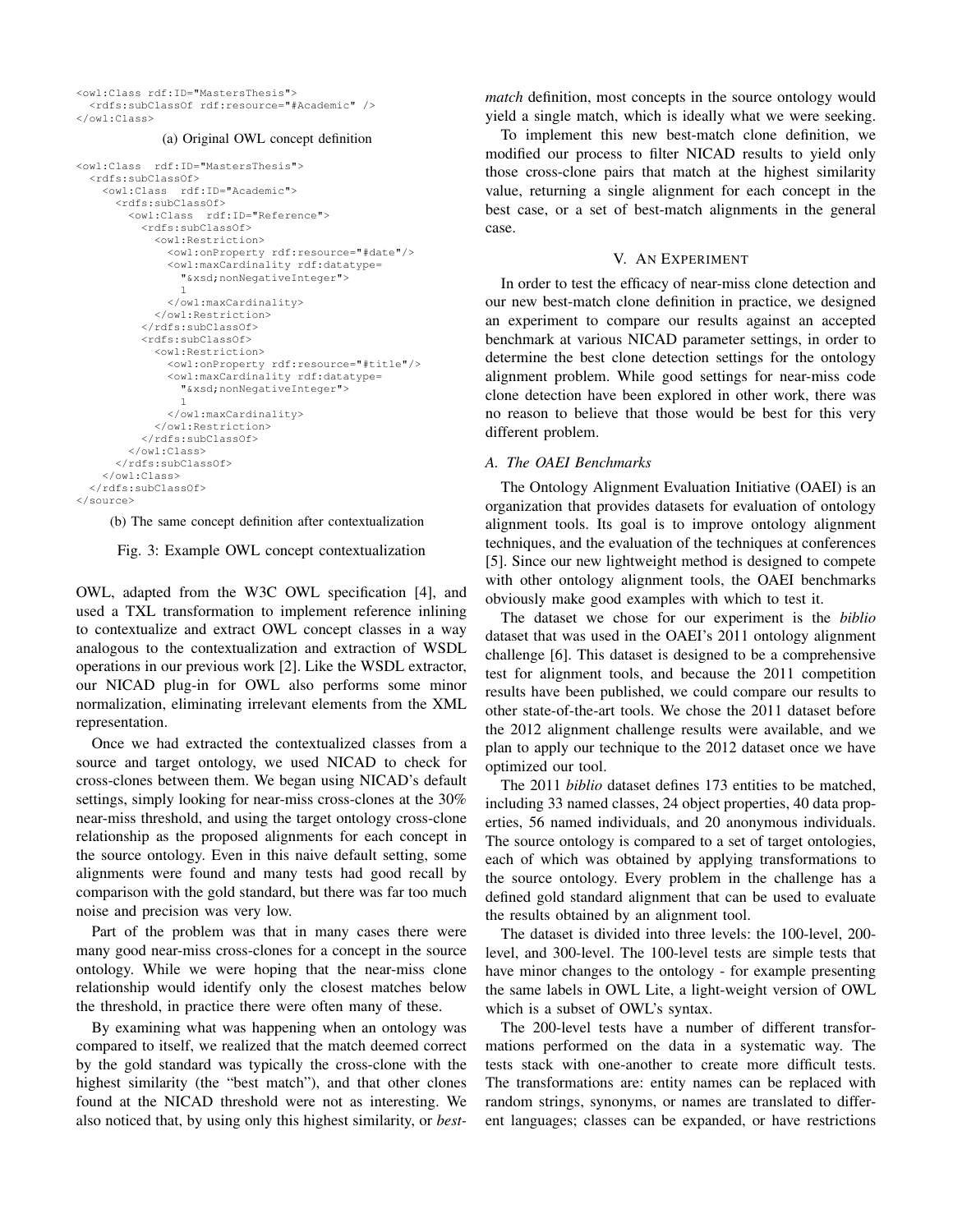|                  | Traditional      |        |                  |  |  |
|------------------|------------------|--------|------------------|--|--|
| <b>Threshold</b> | <b>Precision</b> | Recall | <b>F-measure</b> |  |  |
| .00              | 1.00             | 0.03   | 0.06             |  |  |
| .10              | 0.98             | 0.04   | 0.08             |  |  |
| .20              | 0.88             | 0.19   | 0.31             |  |  |
| .30              | 0.69             | 0.42   | 0.52             |  |  |
| .40              | 0.51             | 0.47   | 0.49             |  |  |
| .50              | 0.46             | 0.50   | 0.48             |  |  |
| .60              | 0.44             | 0.51   | 0.47             |  |  |
| .70              | 0.42             | 0.52   | 0.46             |  |  |
| .80              | 0.17             | 0.56   | 0.26             |  |  |
| .90              | 0.17             | 0.68   | 0.27             |  |  |

TABLE I: Measurements of traditional clone detection with different thresholds

imposed on the classes discarded; comments are suppressed or changed to a different language; the hierarchy of the ontology is suppressed, expanded, or flattened; instances are suppressed; properties are suppressed, or have restrictions imposed on them discarded.

For this first experiment, we are analyzing only classes, so transformations that affect classes, hierarchy, and naming have a greater impact on our matching results than transformations on properties, instances, and comments (although these can form part of the contextualized classes).

The 300-level tests are real-life ontologies describing the same domain, but the OAEI webpage for the 2011 challenge says that the gold standards for these ontologies contain flaws, and thus the OAEI did not publish the results of tools for the 300-level tests in the 2011 alignment challenge. For this reason we have not included these in our experiment.

# *B. Tuning Precision and Recall*

To evaluate our results, we use the standard information retrieval metrics of the ontology alignment community, precision, recall and f-measure, to compare our result alignments with the gold standard for each problem.

Precision is a measure of how much confidence one may put in the alignment returned by a tool.

$$
precision = \frac{|\{Clore \; Pairs\} \cap \{Gold \; Standard \; Pairs\}|}{|\{Clore \; Pairs\}|}
$$

Recall is a measure of how well a tool can discover the gold standard alignments.

$$
recall = \frac{|\{Clore \; Pairs\} \cap \{Gold \; Standard \; Pairs\}|}{|\{Gold \; Standard \; Pairs\}|}
$$

Finally, F-measure is the harmonic mean of precision and recall. F-measure is the metric we have chosen as the primary measure of our new method's success, and thus the one we want to maximize. If two NICAD thresholds have the same F-measure, then the lower threshold will be considered better since it typically has a lower NICAD computation time.

$$
F-measure = \frac{2*precision*recall}{precision+recall}
$$

|                      | TABLE II: Measurements of best-match clone detection with |  |  |  |
|----------------------|-----------------------------------------------------------|--|--|--|
| different thresholds |                                                           |  |  |  |

|                  | Best-match       |        |                  |  |  |
|------------------|------------------|--------|------------------|--|--|
| <b>Threshold</b> | <b>Precision</b> | Recall | <b>F-measure</b> |  |  |
| .00              | 1.00             | 0.03   | 0.06             |  |  |
| .10              | 0.99             | 0.04   | 0.08             |  |  |
| .20              | 0.95             | 0.19   | 0.32             |  |  |
| .30              | 0.88             | 0.41   | 0.56             |  |  |
| .40              | 0.80             | 0.45   | 0.58             |  |  |
| .50              | 0.79             | 0.45   | 0.57             |  |  |
| .60              | 0.79             | 0.45   | 0.57             |  |  |
| .70              | 0.77             | 0.45   | 0.58             |  |  |
| .80              | 0.52             | 0.46   | 0.49             |  |  |
| .90              | 0.53             | 0.51   | 0.52             |  |  |

## *C. Traditional Clone Detection*

In our first experiment, we used NICAD's default crossclone algorithm at various near-miss thresholds, using the set of all target ontology cross-clone pairs for a contextualized concept class of the source ontology as the proposed alignment. Rather than use NICAD's clone classes, we treat NICAD's raw output of clone pairs as proposed " $=$ " alignments with correspondence 1.0 . To evaluate these results, we treated every alignment in the gold standard as a reference pairing, and compared the sets of clone pairs returned by NICAD for each source concept class to the reference pairing in the gold standard.

Our running time for 110 tests and measurements was approximately 30 seconds on a machine with a 2.2 GHz Intel Core i7 processor and 4 GB of RAM running MacOS X version 10.7.5. Our results are displayed in Figure 4a and Table I.

Using this raw application of NICAD clone detection, our best results are obtained at threshold 0.30 (emboldened in Table I), where we have obtained the highest F-measure. Based on this finding, we believe that the best threshold for using clone-detection for the task of ontology alignment may be near this value.

## *D. Best-Match Clone Detection*

We repeated our experiment using our new notion of "bestmatch" clone detection. Best-match clone detection applies a filter to the results of traditional clone detection. For each contextualized concept class in the source ontology, we find the clone pair(s) in the target ontology that have the highest similarity and filter out the rest. If two or more clone pairs share the highest similarity, then all of that similarity are kept.

Once again we assume that each best-match clone pair returned by the tool is a proposed alignment, and we evaluate our tool using the same measurements and conditions as in Section V-C. Table II and Figure 4b show the results for our best-match clone method. For the best-match algorithm, we conclude that the best threshold for our dataset is 0.40 because it returns the highest F-measure, and takes less time to compute than threshold 0.80, which has the same F-measure.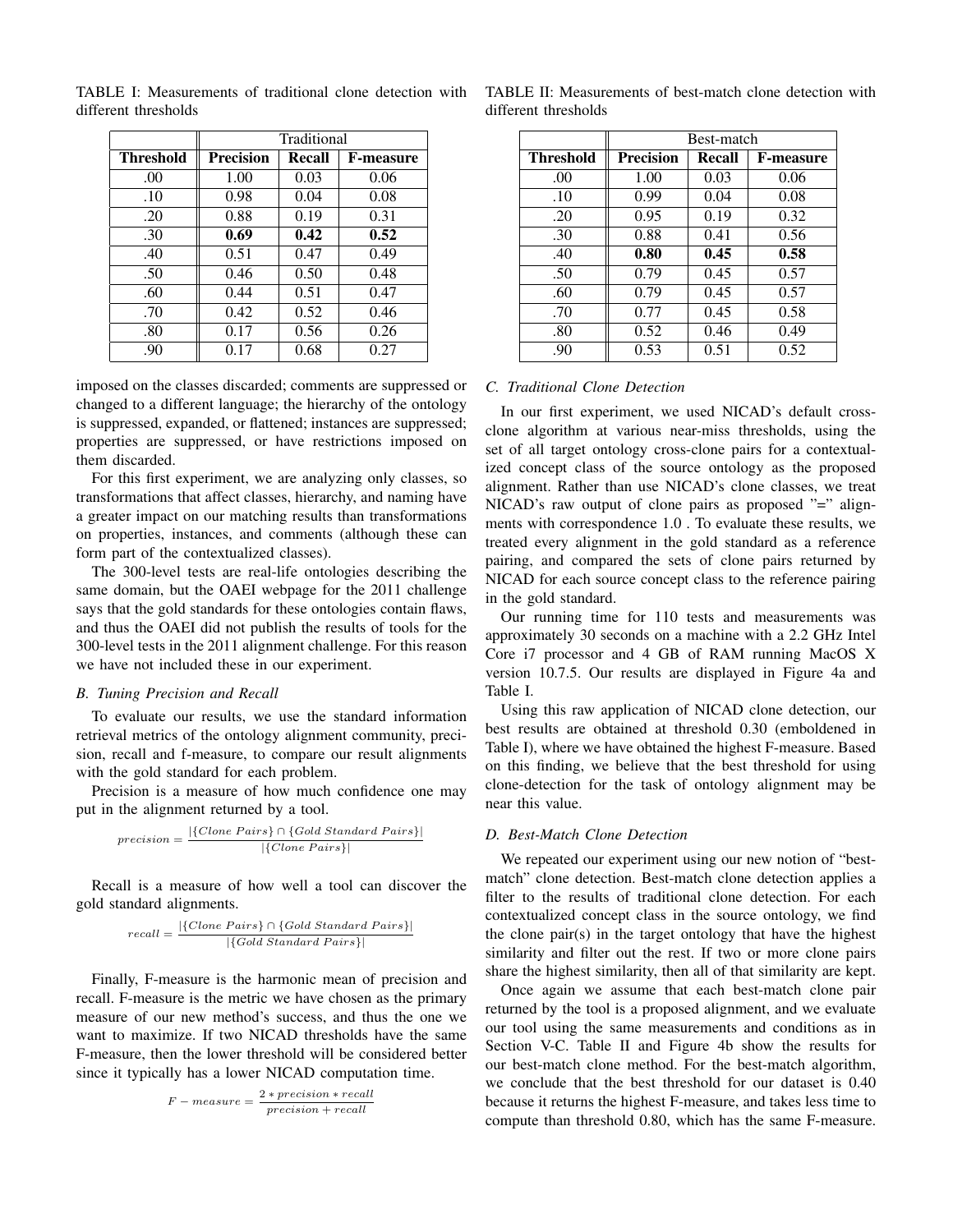NICAD with best-match filtering was able to complete the entire 110 tests of the biblio benchmark in approximately 50 seconds running on a machine with a 2.2 Intel Core i7 processor and 4 GB of RAM running MacOS X version 10.7.5, still much faster than other algorithms.

Even with best-match clone detection, the algorithm may return a set of possible alignments (clone pairs) for each source concept class. Once again evaluation is calculated using precision, recall, and F-measure compared to the gold standard. Our best-match results are shown in Table II and Figure 4. As we can see in Table II by comparison with Table I, the best-match filtering at threshold 0.4 gives a significant improvement over raw cross-clone detection at its best threshold (0.3) in precision, and improves the F-measure and recall as well.

### *E. Limitations*

Thus far we have attempted to match only concept classes, and have not yet worked on aligning properties or instances. However, those elements are not fundamentally different, and we are confident that the same contextualization strategy and best-match filtering will serve for them also.

While our results so far seem promising, there are alignment problems in the OAEI challenge set that have characteristics that pure near-miss clone detection cannot solve, such as randomly renamed concept classes, that have limited our success. As we add consistent renaming to our clone detection normalization, we expect to see better results as renamed concepts will be more accurately matched.

In our work so far we have also have suppressed comments, but including them may be beneficial, as some tests expect comments to provide hints for alignment.

## VI. RELATED WORK

Many other ontology alignment tools have been used in past years of the ontology alignment evaluation challenge. The methods described below are from the description of a recent survey paper have listed tools which have made entries in alignment competitions for several competitions [7].

For purposes of evaluation, we present our results on the biblio dataset in the context of other tools which were entered in the 2011 competition [8] in Figure 5 and Table III. While our lightweight clone-based methods are by no means at the top of the list, as we can see our best-match method already fits well into the table of results for much more mature tools.

In terms of performance, in the competition the tools were run on a 3 GHz Xeon5472 quad-core processor with 8GB of RAM running Linux Fedora 8. In this configuration, the other tools had running times between 1.07 minutes and 28.94 hours [9]. Although our results are not necessarily directly comparable, even in its present prototype stage our clonebased tool took less time on a less powerful machine than any of the other tools, and we expect our running time to improve as we do more normalization and tuning.

While our method is knowledge- and domain-independent, many other tools take advantage of external background



Fig. 5: Alignment tool results on the biblio dataset, 2011

knowledge or are created for specific domains [10], [11], [12], [13], [14], [15], [16], [17]. One such source of background knowledge is WordNet [18]: a lexical database of nouns, verbs, adverbs, and adjectives. The database can be queried for synonyms, antonyms, and other relationships between words in the English language. Another widely-used source of knowledge is DBpedia [19]. DBpedia is a database of information extracted from Wikipedia. A user can query the information contained within DBpedia, and they can link other data with the database. As opposed to other methods, our tool is naive and domain-independent.

Some alignment tools treat the problem as a graph problem, and examine the structure of the graph [20], [21]. Lily [22] is one such tool which examines subgraphs in order to make alignments. In a similar fashion, LogMap uses logic and structure in order to generate an alignment [23].

Some tools use rules exploiting OWL characteristics to do alignment [24]. Similarly, naive Bayes classifiers have been used to align ontologies [10], [14]. Other approaches use probabilities with rules to generate alignments [25].

CIDER [8], one of the tools reported in the 2011 competition uses rules of inference and background knowledge in order to extract features of an entity. The features are then used as an input to an artificial neural network, which outputs a matrix of similarity between entities. The alignment of the ontology is based on the similarity matrix.

Term frequency by inverse document frequency  $(TF \cdot IDF)$ is used by AgreementMaker [14] and other information retrieval methods  $[26]$ . TF  $\cdot$  IDF makes a table of terms by documents, and each entry presents how many times the term appears in the document multiplied by the inverse of how many time the term appears in all the documents. The cosines of elements are calculated to generate a similarity metric which is then used to aid in alignment.

Falcon [27] is an ontology matching algorithm that has the same basic steps as our tool: the tool partitions ontologies to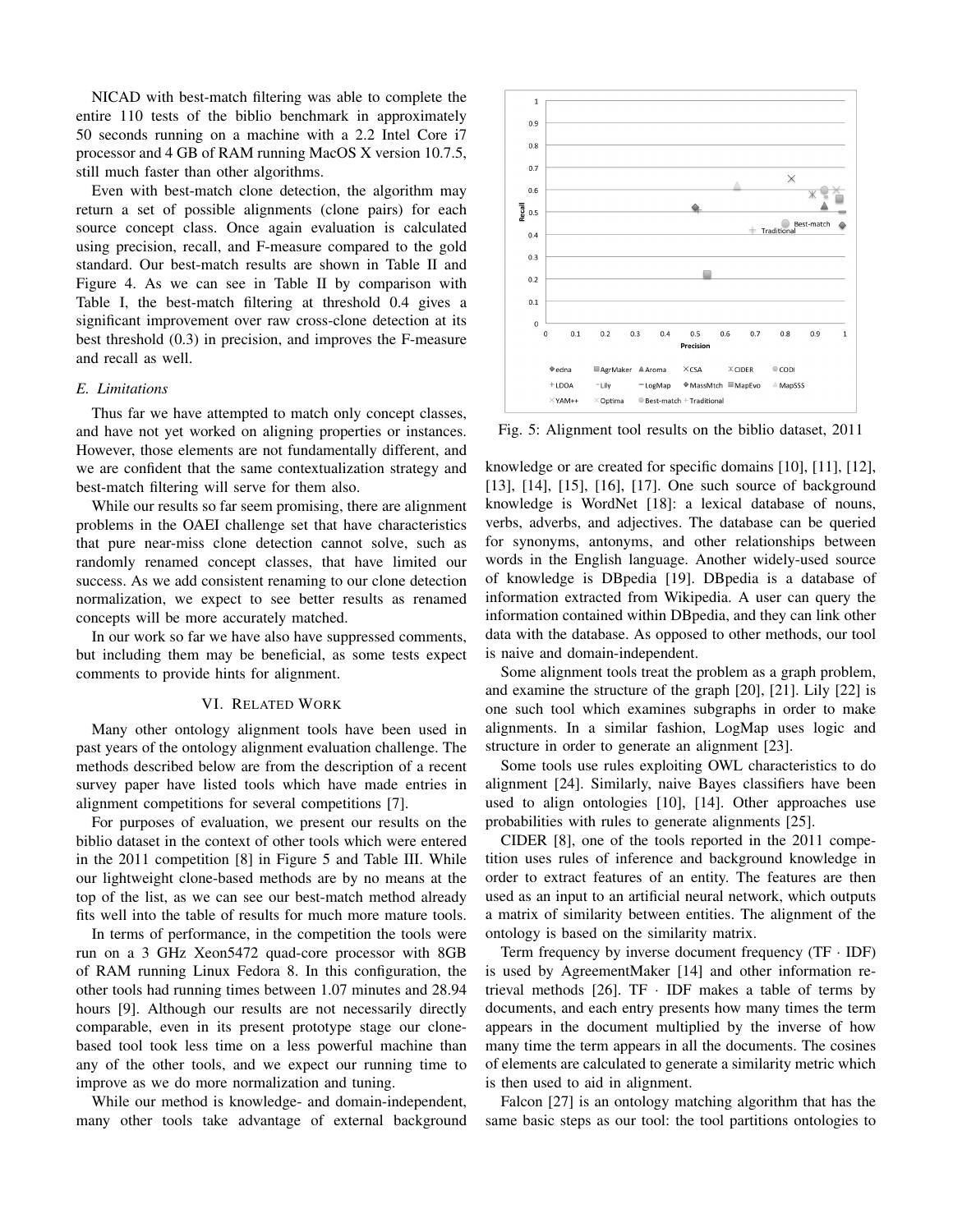

(a) Traditional Near-miss Clone Detection (b) Results After Best-match Filtering

Fig. 4: NICAD Results With and Without Best-match Filtering

TABLE III: Measurements of tools on the 2011 Biblio dataset in descending order. Thresholds selected are 0.30 and 0.40 for our traditional and best-match clone detection respectively

| <b>Tools sorted by Precision</b>   |      | <b>Tools sorted by Recall</b>      |      | Tools sorted by F-measure          |      |
|------------------------------------|------|------------------------------------|------|------------------------------------|------|
| LogMap                             | 0.99 | <b>CSA</b>                         | 0.65 | MapSSS                             | 0.77 |
| MassMatch                          | 0.99 | MapSSS                             | 0.62 | <b>CODI</b>                        | 0.74 |
| AgreementMaker                     | 0.98 | <b>CODI</b>                        | 0.60 | YAM++                              | 0.74 |
| $YAM++$                            | 0.97 | YAM++                              | 0.60 | <b>CSA</b>                         | 0.73 |
| Aroma                              | 0.93 | <b>CIDER</b>                       | 0.58 | AgreementMaker                     | 0.71 |
| <b>CODI</b>                        | 0.93 | Lily                               | 0.57 | <b>CIDER</b>                       | 0.70 |
| Lily                               | 0.93 | AgreementMaker                     | 0.56 | Lily                               | 0.70 |
| <b>CIDER</b>                       | 0.89 | Aroma                              | 0.53 | Aroma                              | 0.68 |
| <b>CSA</b>                         | 0.89 | Optima                             | 0.53 | LogMap                             | 0.67 |
| <b>Best-Match Clone tool</b>       | 0.80 | edna                               | 0.52 | MassMatch                          | 0.61 |
| MapSSS                             | 0.80 | <b>LDOA</b>                        | 0.51 | <b>Best-match clone tool</b>       | 0.58 |
| <b>Traditional Clone Detection</b> | 0.69 | LogMap                             | 0.50 | Optima                             | 0.56 |
| Optima                             | 0.60 | <b>Best-Match Clone tool</b>       | 0.45 | <b>Traditional Clone Detection</b> | 0.52 |
| MapEvo                             | 0.54 | MassMatch                          | 0.44 | edna                               | 0.51 |
| <b>LDOA</b>                        | 0.51 | <b>Traditional Clone Detection</b> | 0.42 | <b>LDOA</b>                        | 0.51 |
| edna                               | 0.50 | MapEvo                             | 0.22 | MapEvo                             | 0.32 |

smaller blocks, matches blocks, and discover blocks. The tool also uses the subClassOf relation to find relationships between classes, and to discover structural similarities. It's different in that it uses clustering algorithms to generate alignments. Other algorithms use clustering techniques as well [28].

Some tools use edit distance, and in some cases specifically Levenstein distance is used to find alignment [11]. Hertuda [29] tokenizes entities and examines the edit distance of the entities as strings using the Damerau-Levenstein algorithm with threshold selected separately for classes, properties, and instances. The tool returned the Hertuda was not included in the evaluation because its results are not comparable to the dataset we used. Hertuda was entered in the 2011.5, and 2012 competition, but not the 2011 competition.

MapEVO is an algorithm that uses evolutionary programming to make an ontology alignment [30].

Our tool works with a 1-to-many alignment, however some tools have been developed to do many-to-many relationships. We had decided to work primarily with 1-to-many for the sake of comparing two ontologies. We can examine in the future whether NICAD's clone classes may be of use in many-tomany matching. Our method only finds equalities, but some of the of the alignments propose a "*<*" alignment.

By comparison with other tools, our method is fast, and scales well to very large ontologies due to its basis on a production code clone detector. Unlike many of the other tools, it requires no training on the domain or problem set to be applied, and requires no external sources of domain knowledge. It is simple, lightweight and general. However, it has yet to prove that it can return results comparable to the very best of these tools.

We chose to use NICAD as our tool for evaluation, however we would expect good results using other clone detection tools [31]. File modifications and file movement was discovered using nearest-neighbour to return a single clone [32].

# VII. SUMMARY AND FUTURE WORK

Our purpose was to discover how well ontology matching can be accomplished by treating it as a software-clone